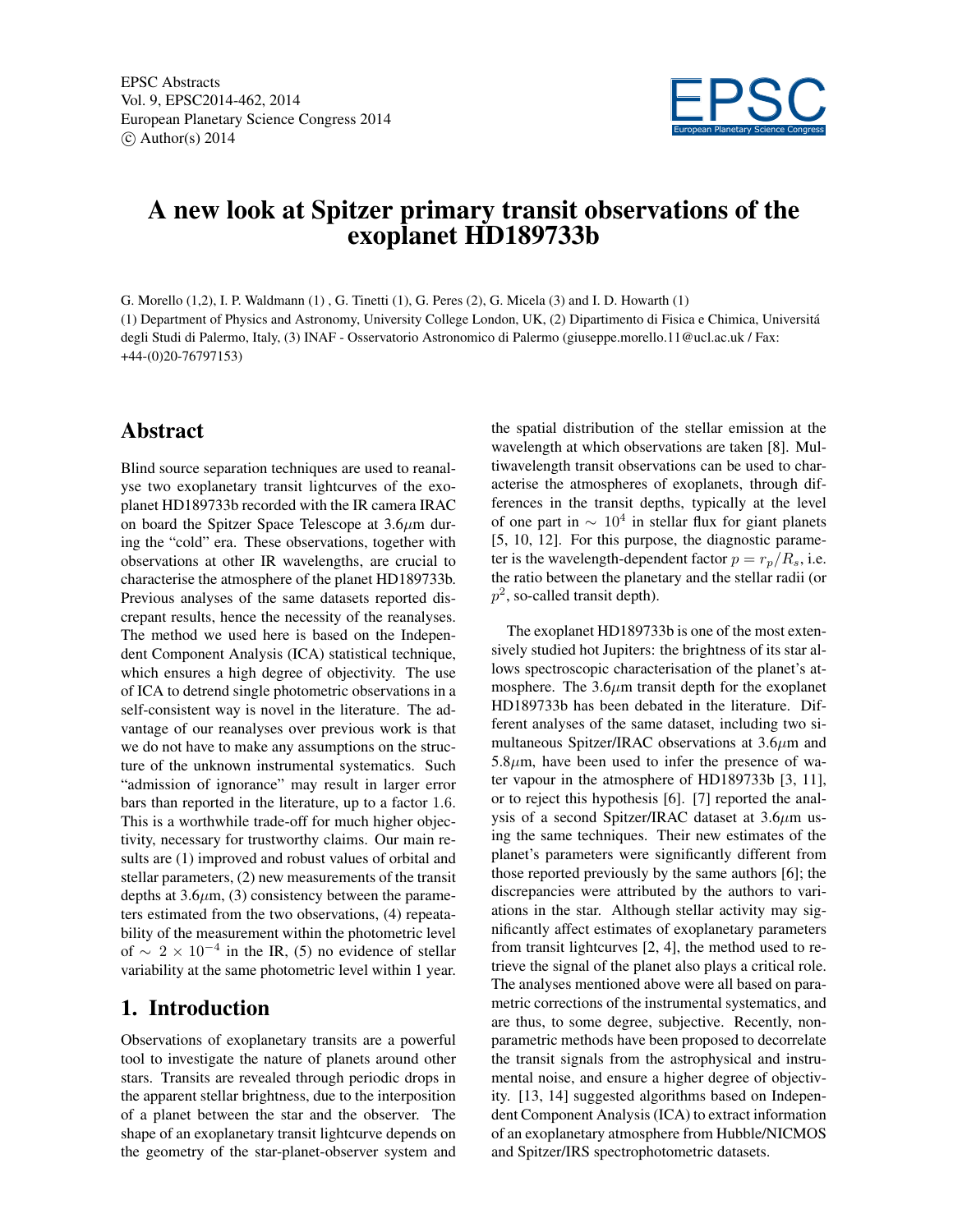In this paper we adopt a similar approach to detrend the transit signal from photometric observations by using Point Spread Functions (PSFs) covering multiple pixels on the detector. We apply this technique to re-analyse the two observations of primary transits of HD189733b recorded with Spitzer/IRAC at  $3.6\mu$ m (channel 1) in the "cold Spitzer" era. We present a series of tests to assess the robustness of the method and the error bars of the parameters estimated. Critically, by comparing the results obtained for the two measurements, we discuss the level of repeatibility of transit measurements in the IR, limited by the absolute photometric accuracy of the instrument and possible stellar activity effects. We discuss the reliability of our results for orbital and stellar parameters in the light of previous multiple  $8\mu$ m observations [1].

#### 2. ICA using pixel-lightcurves

The main novelty of the algorithms we use here is their ability to detrend the transit signal from a single photometric observation of just one primary transit. This is possible because, during an observation, there are several pixels detecting the same astrophysical signals at any time, but with different scaling factors, depending on their received flux, their quantum efficiency, and the instrument PSF. We performed an ICA decomposition over several pixel-lightcurves, i.e. the time series from individual pixels, in order to extract the transit signal and other independent components (stellar or instrumental in nature). Further details are reported in [9].



**Figure 1:** (Top panel): transit time series extracted using the  $5 \times 5$  array, considering all the independent components. (Middle panel): (blue) the same series, binned by nine points, (red) relative best model fit. (Bottom panel): residuals between the extracted time series and the model. Dashed black lines



Figure 2: From top to bottom: Comparisons of the parameters  $b, a_0, i$ ,  $p, p<sup>2</sup>$ , obtained in this paper and in the others discussed here.

# 3. Summary and Conclusions

We have introduced a blind signal-source separation method, based on ICA, to analyse photometric data of transiting exoplanets, with a high degree of objectivity; a novel aspect is the use of pixel-lightcurves, rather than multiple observations.

We have applied the method to a reanalysis of two Spitzer/IRAC datasets at  $3.6\mu$ m, which previous analyses found to give discrepant results, and obtained consistent transit parameters from these observations. We suggest the large scatter of results reported in the literature arises from the use of parametric methods to detrend the transit signals, neglecting the relevant uncertainties, and correlations between parameters in the lightcurve fit.

We found values for the orbital parameters that are in excellent agreement with those found by [1], based on Spitzer/IRAC observations at  $8\mu$ m.

We are applying this method to other observations at 3.6 and  $4.5\mu$ m. Preliminary results are promising.